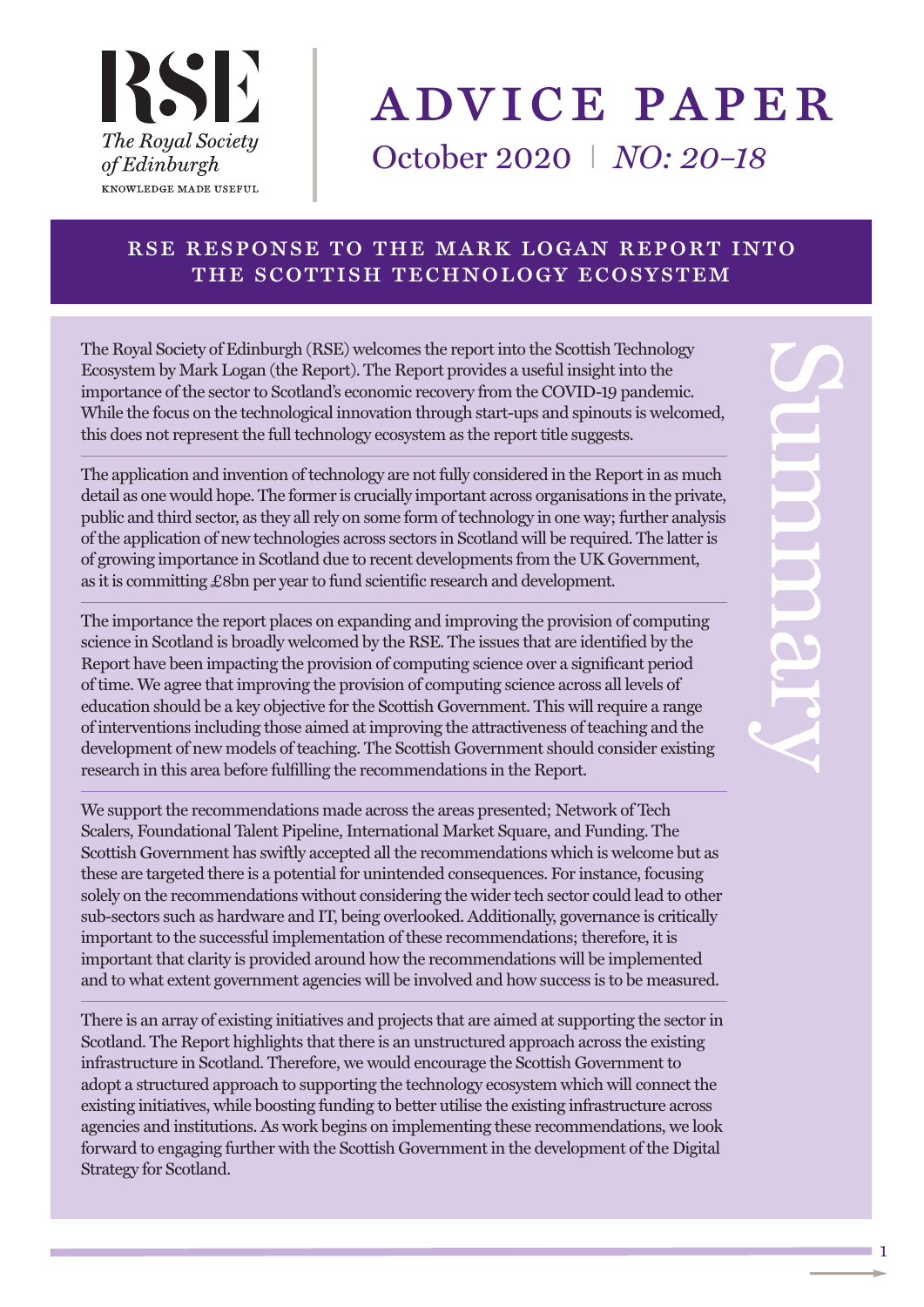## **Introduction**

- **1** The commissioning of a review of the Scottish technology ecosystem, and the subsequent report by Mark Logan, is welcomed by the Royal Society of Edinburgh (RSE), Scotland's National Academy. At a critical time, the Report is a timely reminder of how important technological innovation through start-ups and spin outs will be to the Scottish economic recovery post-Covid. Currently the landscape is cluttered with initiatives, from the private, public and third sectors, is unstructured and not performing as well as it should. It is hoped that the Report, through implementation of its recommendations, can encourage government to develop a structured approach to supporting the technology ecosystem which is backed up with adequate resources and funding.
- **2** The RSE plays an active role in supporting innovation and entrepreneurialism, namely through our successful Enterprise Fellowship programme and our participation in the Unlocking Ambition programme. Our Economy and Enterprise Committee supports entrepreneurialism and economic wellbeing through providing advice to governments and parliaments, as well as proactive work, including our report, Entrepreneurial Education in Scotland, some of whose findings and recommendations remain relevant today. **1**
- **3** While the Logan Report is not the subject of formal consultation, given our expertise, experience and interest in the issues considered, the RSE is keen to engage with the Scottish Government and others as consideration turns to implementing the report's findings. We would be pleased to meet with government officials to discuss further our comments and the work of our Post-COVID-19 Futures Commission which will aim to inform and influence the discussion on how Scotland recovers from the pandemic.

#### **Report Coverage**

**4** The Report's broad title, *Scottish Technology Ecosystem Review*, leads to the assumption that it considers the entirety of Scotland's technological ecosystem. However, as the Report itself

acknowledges, it is narrowly focused on one aspect of the technology ecosystem – those software businesses which operate by adopting internet economy methodologies. As the Report recognises, attempting to define technology or what a technology business is can be 'problematic'. In implementing the recommendations of the Report, we would ask Scottish Government to accept that further changes in the ecosystem are required to support a broader range of technology businesses. Relying solely on this Report's recommendations could lead to unintended consequences, including the creation of an ecosystem which is exclusionary and fails to harness the potential of the wider technology sector.

- **5** The Scottish Government has previously defined technology in their STEM strategy as 'produced through the application of scientific technology to human activity. Together (with engineering) these cover a wide range of fields including, business, computing science, chemicals, food, textiles, craft, design, engineering, graphics and applied technologies including the built environment and biology'. **2**
- **6** We therefore ask that the Scottish Government consider a review of the current ecosystem in its entirety for all technology businesses to build on the Report which has focused on internet economy methodologies.

#### *Application of Technology*

**7** As *all* businesses and enterprises increasingly rely on some form of technology, they will naturally look to technology to improve their efficiency. The application of technology across public services, private and third sectors is where the significant economic benefits lie, particularly in post-Covid economic recovery. Further analysis and consideration by government around the application of new technologies, and the use of existing technologies more innovatively, in public, third and private sectors is required.

**<sup>1</sup>** Royal Society of Edinburgh. 2015. 'Entrepreneurial Education in Scotland'. URL: https://www.rse.org.uk/advice-papers/entrepreneurial-education-in-scotland/

**<sup>2</sup>** Scottish Government. 2017. 'Science, Technology, Engineering and Mathematics (STEM Evidence Base).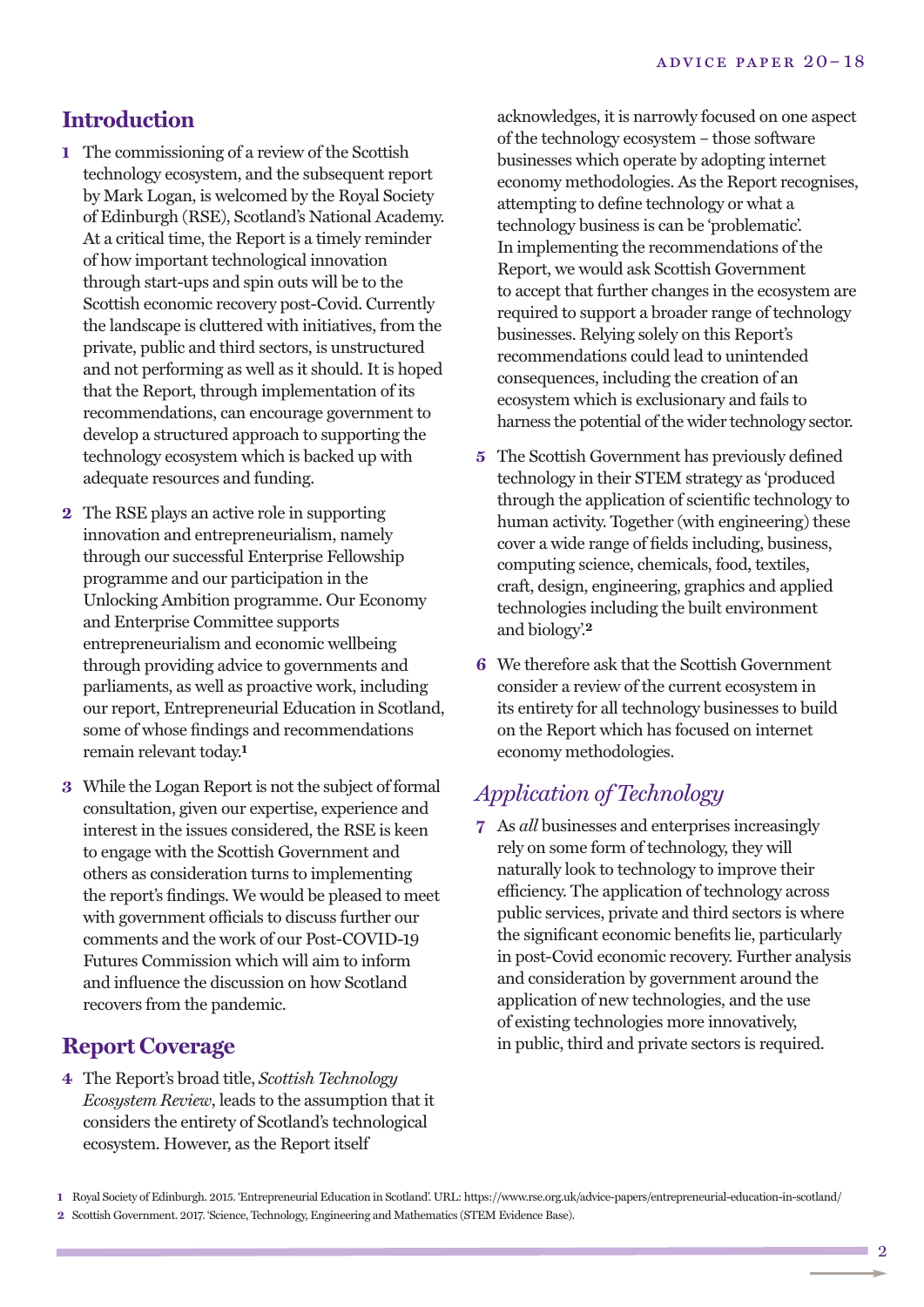## *Invention of Technology*

**8** The invention of new technologies is also important to the growth of the tech sector. The development of new tech products is associated with the need to spend money on scientific research and development in universities and research institutions, which was a key early factor in the development of new tech products in the west coast of the United States. This model appears to be adopted by the UK Government, with UK Research and Innovation (UKRI) committing £8bn per year to fund research and development. This commitment is a significant step towards taking UK investment to a similar level of government spending as percentage of GDP on research and development as the United States. **3** This is a significant development which increases the capital available. The RSE is engaging with the UK Department for Business, Energy and Industrial Strategy (BEIS), including on the R&D Roadmap, **4** so that the UK's future R&D strategy takes account of the distinctive needs and priorities of Scotland's researchers, innovators and entrepreneurs.

#### *Focus on Scale Ups*

- **9** The RSE has previously highlighted the barriers to creating more start-ups and spinouts in previous work such as our report on Entrepreneurial Education and response to the Scottish National Investment Bank. The growth of start-ups and spinouts will be an essential component to the post-Covid recovery. The RSE welcomes the Report's focuses on the need to scale up start-ups and spinouts.
- **10**The RSE's ongoing work on the role of the Scottish National Investment Bank, **5,6, 7** ('the Bank') identifies scaling up as a significant problem in Scotland for all technology businesses and not only those which adopt an internet economy methodology. Causes include low provision of capital, as well as lack of business confidence

and leadership skills, which the Report also correctly identifies. It is hoped that the Bank will increase the provision of capital available to businesses. However, improving business leadership skills will require a coordinated approach which utilises the resources within higher education and the experience in existing business networks.

**11** In addition, the Report does not make reference to the importance of market creation. This will involve the government, via the Bank, investing in areas where there is little or no market activity, due to low financial returns resulting in a lack of private sector activity. While there is a strong base of technology businesses, we would still expect there to be a role for government to create and nurture markets in this sector through the Bank.

## *Education, Skills and Career Pathways*

- **12** The importance and attention that the Report places on computing science is welcomed by the RSE. We understand that this Report has been well received by the computing science education community as it reinforces longstanding issues and concerns. These concerns are well documented in research**8** which can inform the Scottish Government on how the problems can be solved and recommendations successfully fulfilled.
- **13** Improving the provision of computing science at all levels of the education system is a key objective of the Report, with improving the provision of computing science in the school curriculum the main focus. The RSE strongly agrees with this, and has previously worked with the British Computer Society to produce teaching resources which exemplify aspects of computing science within Curriculum for Excellence. **9** We also coordinate the Learned Societies' Group in Scotland which brings together the learned societies and professional associations in STEM areas, including computing science, to consider and take action on STEM education developments.

**6** Royal Society of Edinburgh. 2018. 'Scottish National Investment Bank 2018'. URL: https://www.rse.org.uk/wp-content/uploads/2018/11/AP18\_19-3.pdf

**9** https://www.rse.org.uk/schools/resources/

**<sup>3</sup>** World Bank. 2020. 'Research and Development Expenditure as a % of GDP'. URL: https://data.worldbank.org/indicator/GB.XPD.RSDV.GD.ZS

**<sup>4</sup>** https://www.gov.uk/government/publications/uk-research-and-development-roadmap

**<sup>5</sup>** Royal Society of Edinburgh. 2017. 'Scottish National Investment Bank'. URL:

https://www.rse.org.uk/wp-content/uploads/2017/11/RSE-Response-to-Scottish-Government-Scottish-National-Investment-Bank-Consultation-AP17-27.pdf

**<sup>7</sup>** Royal Society of Edinburgh. 2019. 'Scottish National Investment Bank 2019'. URL: https://www.rse.org.uk/wp-content/uploads/2019/05/AP19-05-2.pdf

**<sup>8</sup>** Robertson, J. 2019. 'Towards a sustainable solution for the shortage of computing teachers in Scotland'. University of Edinburgh.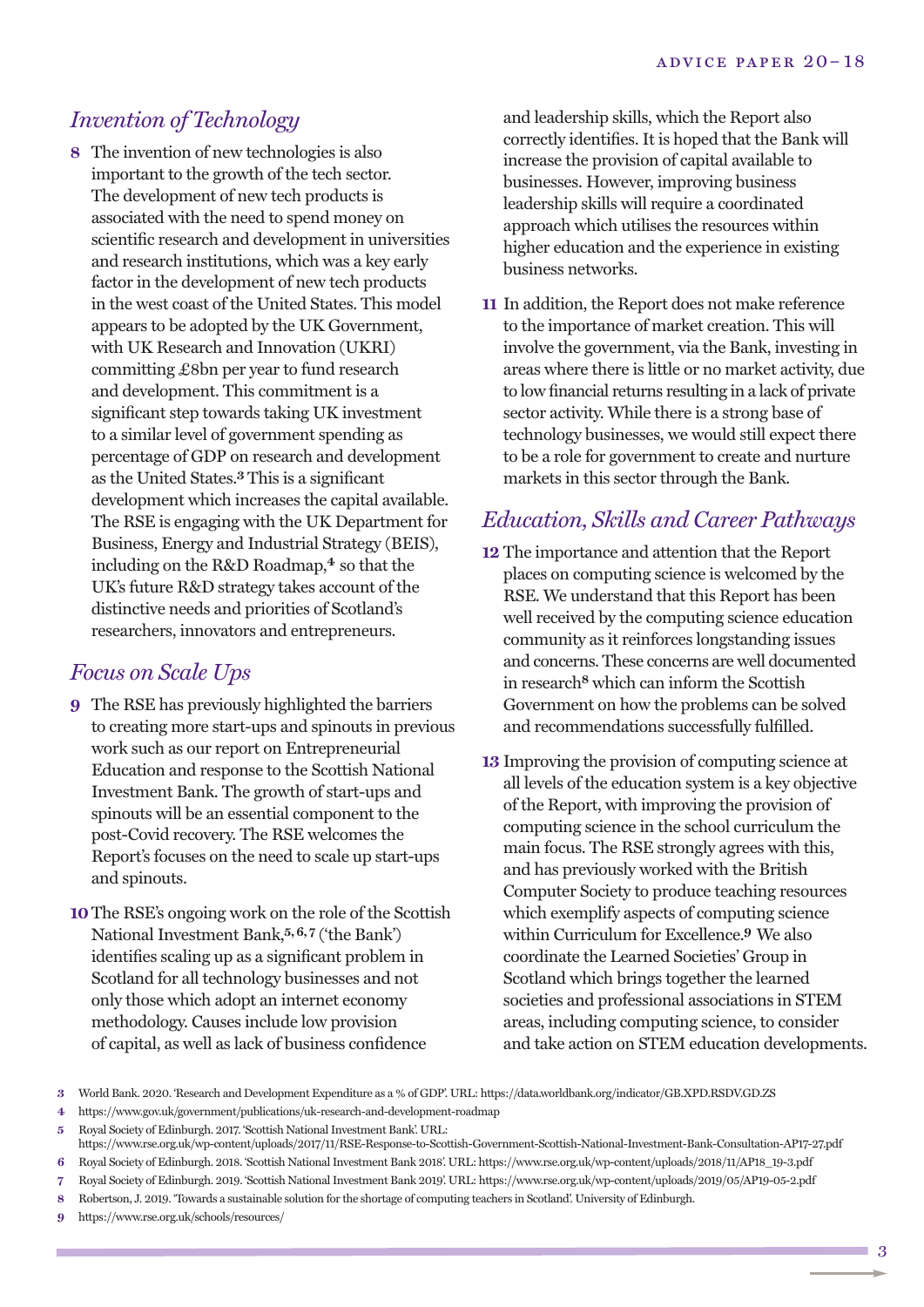- **14** An additional important component in such improvement will be the expansion of outreach programmes, which will require cooperation with our education institutions and the third sector; however extra-curriculum activities should not replace learning in the classroom. We are disappointed that there is little mention in the Report of the role of colleges and universities in improving the provision of computing science, data science, and data analytics. With the Scottish Funding Council (SFC) Review on the provision of higher and further education underway, as well as the Organisation for Economic Co-operation and Development (OECD) review of Curriculum for Excellence, we believe that there is an opportunity for the Scottish Government to take a holistic approach in increasing the importance of computing science within and across the school curriculum and higher and further education.
- **15** To support that development, the Scottish Government will need to address continued digital exclusion in communities and families in Scotland. The third sector and social enterprises have an important role in providing and improving accessibility to technology, particularly in providing access to skills development for those furthest from the labour market. There are good examples which should be built upon; for instance, the Scottish Tech Army works with communities across Scotland to improve people's access to technology and help social enterprises use technology for their benefit. **10**

## **Recommendations:**

**16** We support the Scottish Government's swift response in accepting all the recommendations of the Report. However, given, that these recommendations and interventions are targeted on technology driven start-ups and spinouts there is potential for unintended consequences. As previously commented upon, focusing too heavily on the recommendations without considering the wider tech sector could lead to the other sub-sectors of technology, such as

hardware development, being overlooked, resulting in high growth companies losing out to investment. As the recommendations are focused on one sub sector they should not be used as a blueprint to achieve success in other sectors. Therefore, the Scottish Government should consider how best to implement the recommendations while working to achieve growth in other important sectors.

- **17** Governance is critically important to the successful implementation of the recommendations; therefore, it is important that clarity is provided around how the recommendations will be implemented and to what extent government agencies will be involved and how success is to be measured.
- **18** Furthermore, the implementation of the recommendations will require cooperation with the private sector, government agencies, education institutions and social enterprises. Therefore, we believe it will be important for the Scottish Government to begin a mapping exercise of existing infrastructure and services that support businesses across the sector. This may help reduce the risk of duplication and identify best practice that can be supported.

## *Network of Tech-Scalers*

**19** We welcome the recommendations and aspiration to develop a nationwide network of tech-scalers that will assist potential high growth companies throughout Scotland. The Scottish Government has acted quickly in announcing the creation of five new technology scaler hubs. While we support this, it is important that these are implemented through consultation and engagement. To date there is no evidence that the existing models of tech hubs work in the regional context in the rural areas of Scotland. We believe that any introduction of new tech scaler hubs should be accompanied with a consultation and review of current incubator provision, including from private stakeholders who provide a similar service, to ensure that the tech scaler hubs do not duplicate existing services.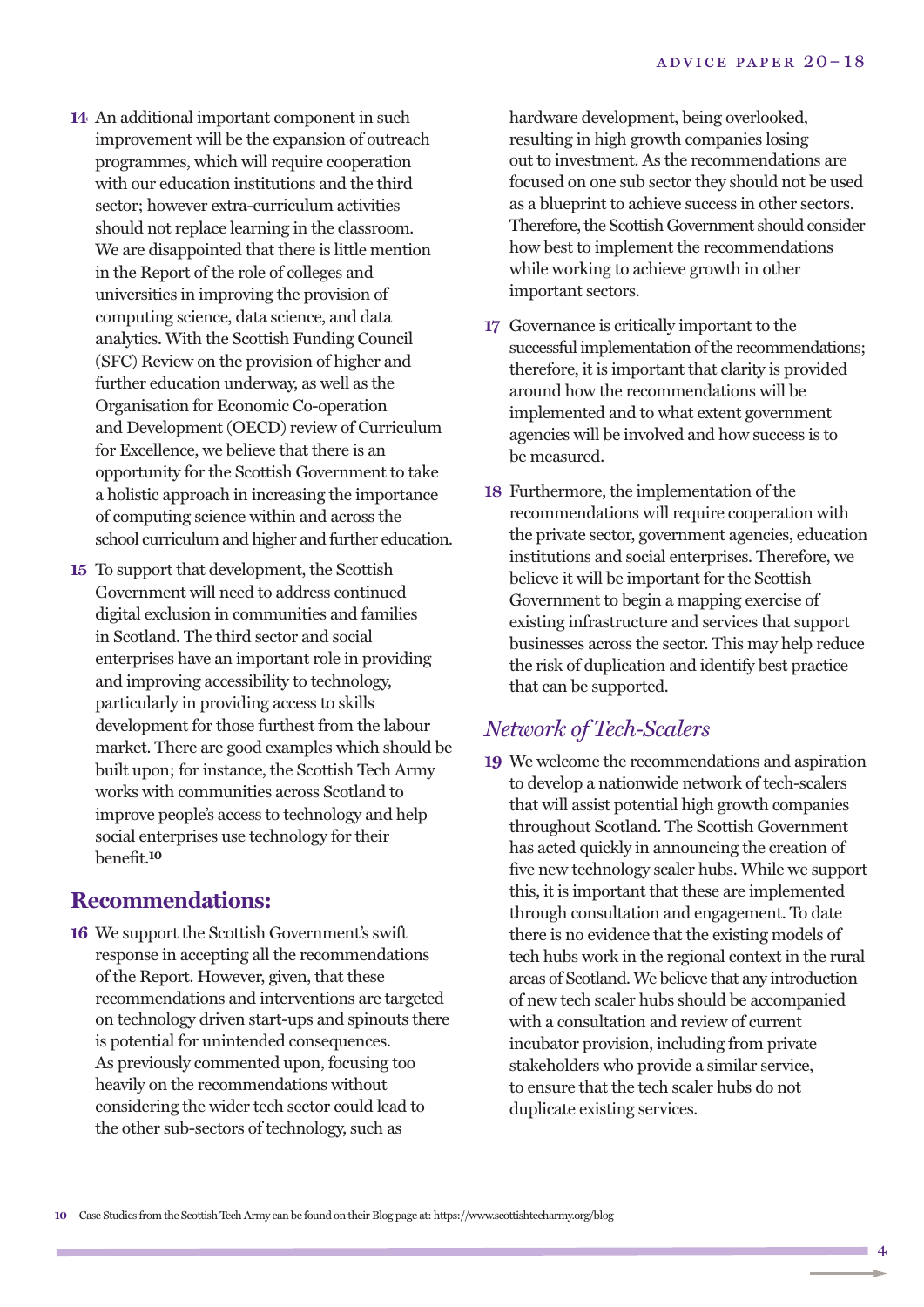## *Foundational Talent Pipeline*

- **20** A primary focus on a strong education and skills system to provide the skills needed for the sector is paramount. Skills development from the education system in Scotland remains the backbone of sectors across Scotland, so focus should remain on ensuring it meets the demands of business and the economy.
- **21** As mentioned above, the provision of computing science is critical to the foundational talent pipeline. We agree that computing science is currently not signalled as important as other subjects, such as Physics and Mathematics. We support recommendations to increase the importance of computing science within education and reduce barriers. Recommendations such as the introduction of an annual Scottish computing science teaching conference, can be easily achieved as this previously existed as the 'Computing Teaching at Schools Scotland'.
- **22** Different models of computing science teaching provision in schools should be considered with the aim of attracting more pupils and potential teachers to the subject. While bursaries to attract people into computing science teaching are available, longer term, career development, progression, and remuneration remain an issue. These are issues which are covered in detail within the research by Judy Robertson referenced in paragraph 12. We are aware that gender differences are still prevalent within computing science, with female participation in the subject becoming worse; therefore, research should be undertaken to discover why. Nonetheless, action should be taken through existing initiatives such as the SCDI Young Engineers and Science Clubs and the Scottish Tech Army, to encourage more women into computing science and technology.
- **23** The skills gaps across computing science and data are increasing. Interventions which are aimed at creating skills to jobs pathways will be beneficial in the medium to long term, but targeted interventions are required to

address skills gaps in the short term. Interventions such as reskilling and upskilling those in the current workforce or transferring those from redundant jobs to the tech sector, are possible interventions that could address gaps in the short term. Through the SFC review of provision of higher and future education, there is scope to expand the provision of accelerated teaching models through tertiary education providers. Colleges play an important role in reskilling and upskilling, and it is disappointing that they are mentioned so infrequently in the Report. Additionally, apprenticeships have an important role and potential in addressing skills gaps, and we would encourage the Scottish Government to explore, with Skills Development Scotland and colleges, how best apprenticeships can address skill gaps.

**24** The SFC review of the provision of higher and further education offers the opportunity to redistribute funding to institutions, and the potential to introduce targeted funding which is aimed at supporting subjects and courses where there are significant skills gaps. Distributing funding which is targeted to improve the provision and uptake of certain subjects and courses could allow government and institution to easily measure success, as there is an overarching objective with easily identifiable indicators.

#### *International Market Square* **<sup>11</sup>**

**25** The recommendations that are aimed at enhancing Scotland's market square activities, particularly the recommendations around internationalising Scottish tech conferences, are welcomed. The implementation of these recommendations will require a 'Team Scotland' approach, which may have to be led by the Scottish Government. This approach should aim to promote collaboration over competition and grow our international business networks. Additionally, the government could also pursue interventions that help boost the success of the technology sector, such as procuring, and encouraging other business to procure, from the sector.

5

**<sup>11</sup>** This refers to activity within Scotland that attracts international firms, including existing tech companies and investors, specifically international conferences, exhibits and festivals.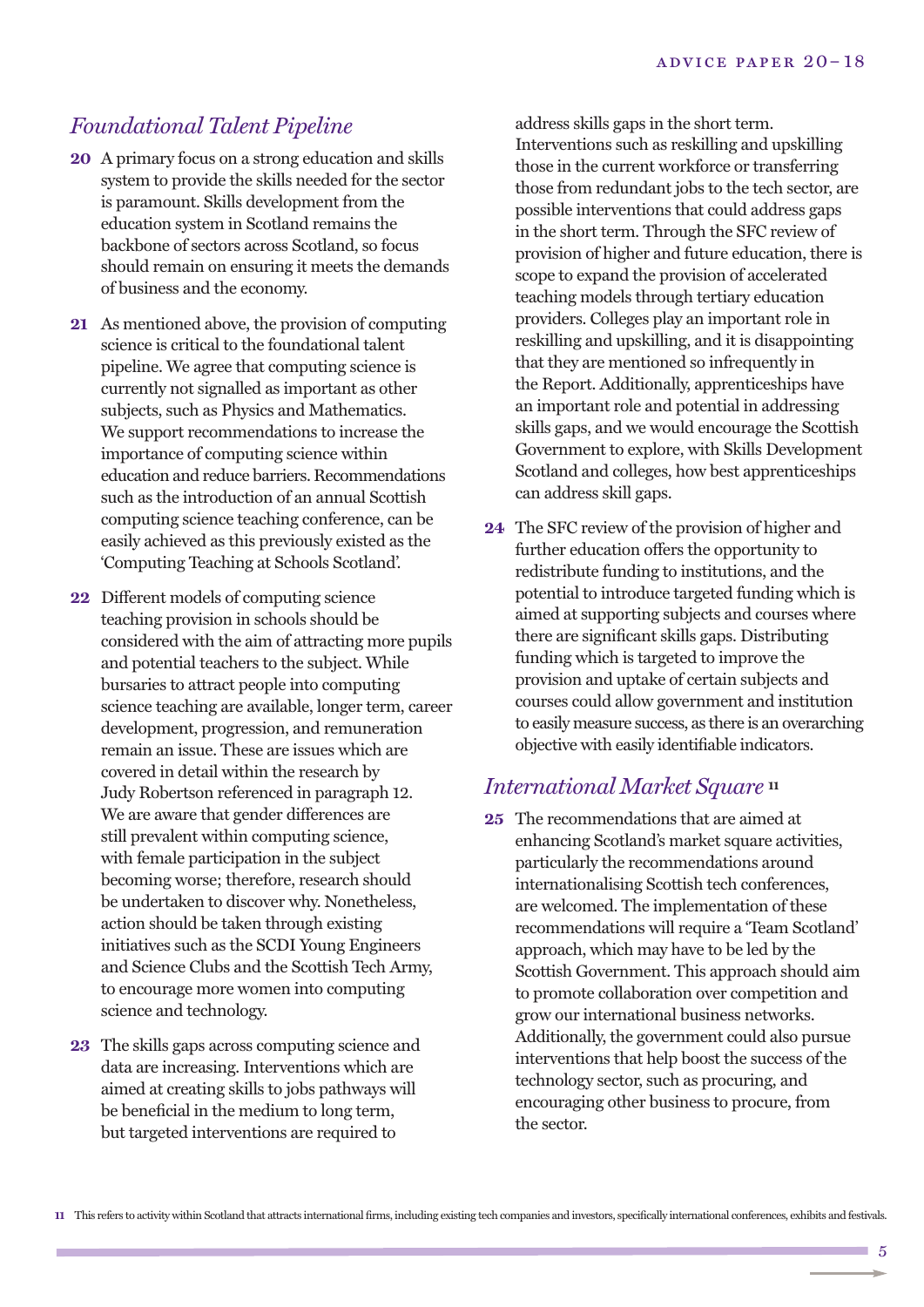#### *Funding*

- **26** The Report, like others before it, highlights the funding gaps in the Scottish economy. Notably, Scotland lacks the provision of substantial capital to support firms to scale up. This is a problem that has been longstanding in the Scottish financial sector and one that we hope the Bank could help address. Grant funding provided by the Scottish Government, while helping businesses in their early years, does not grow businesses over the medium to long term. This model has led to companies competing for small pockets of money and to them chasing grants in the short term, restricting their foresight into the medium to long-term, and in obtaining larger investment necessary to scale up.
- **27** There are success stories from existing initiatives that should be supported, notably the RSE's Enterprise Fellowship programme which provides support to aspiring entrepreneurs, who are usually tech based. As well as financial support, the programme provides business training and mentorship. Our programme has demonstrated clear economic impact as highlighted by Biggar Economics in their independent evaluation of the scheme. They found that every £1 invested in the programme is estimated to have generated £10 for the UK economy and £6 for the Scottish economy. Despite the challenges these tech-led businesses faced, 81% were still operating after five years which is almost double the national average for equivalent companies (45%). **12** Other initiatives such as Converge Challenge and CivTech have been successful in supporting entrepreneurs and the tech sector.
- **28** Therefore, it may be necessary to review the current funding and support landscape to assess what works well. The review should consider the need to improve the venture capital network in Scotland, and the role of the Bank, and how it cooperates with the British Business Bank, in providing capital to firms to scale up.

#### **Concluding Remarks**

- **29** The Report is a welcome and useful insight into the importance of one aspect of the Scottish tech sector and its role in the economic recovery. There is an array of existing initiatives and projects that are aimed at supporting the sector in Scotland; and the Report highlights that there is an unstructured approach across the existing infrastructure.
- **30** Therefore, we would encourage the Scottish Government to adopt a structured approach which will connect the existing initiatives and projects supporting the technology sector, while boosting funding to utilise the existing infrastructure across agencies and institutions. This will allow the recommendations of the Report, and those of future reports, being fulfilled easily through the forthcoming Digital Strategy, **13** which we will be pleased to engage with.

**12** Biggar Economics. 2019. 'Royal Society of Edinburgh Enterprise Fellowships – Evaluation and Economic Impact Assessment'. http://www.rse.org.uk/wp-content/uploads/2019/10/RSE-Enterprise-Fellowship-Final-Report13.8.19.pdf

**<sup>13</sup>** Scottish Government. 2020. 'Digital Strategy for Scotland'. URL: https://consult.gov.scot/digital-directorate/digital-strategy-for-scotland/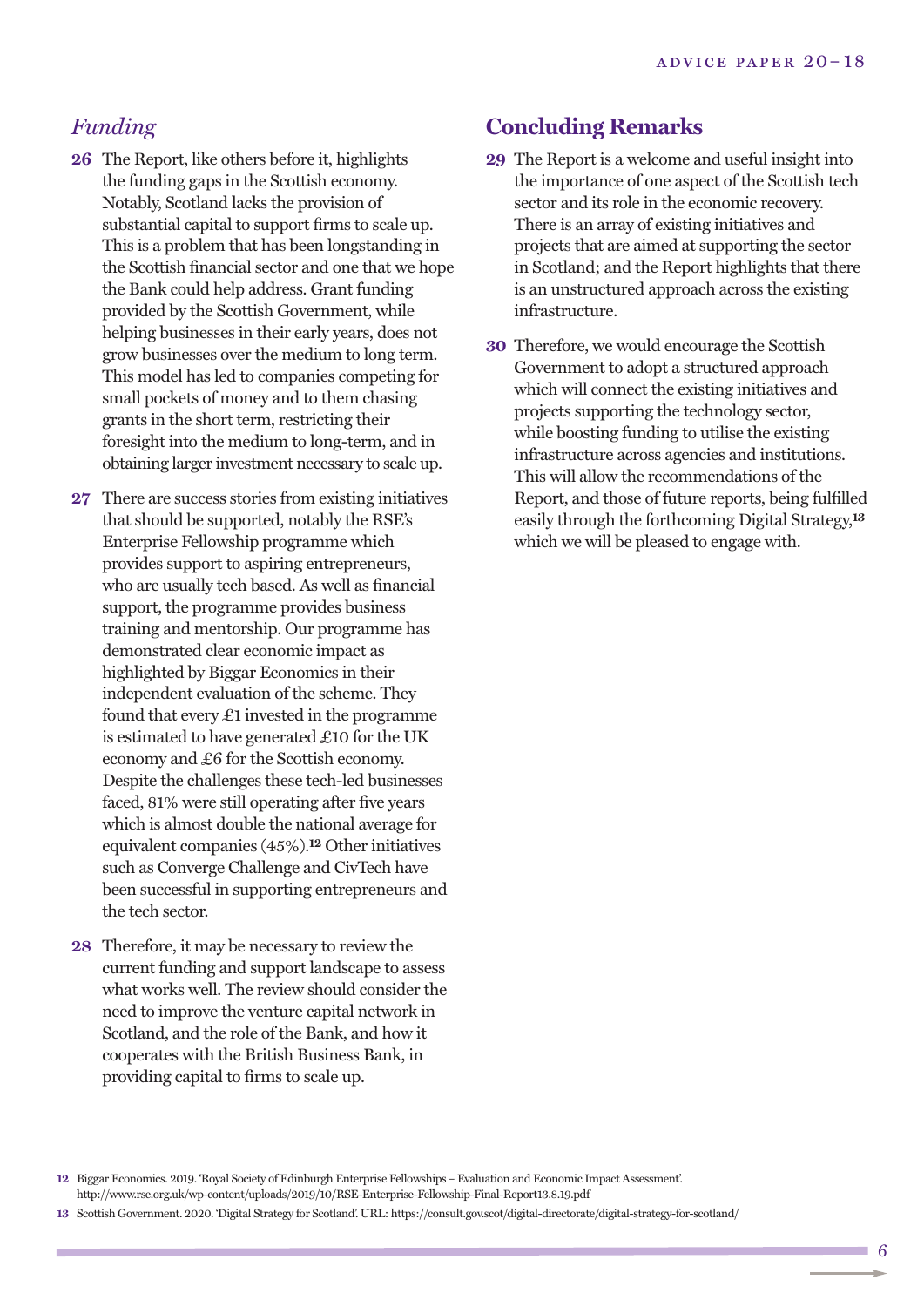# *Additional Information*

Any enquiries about this advice paper should be addressed to Paul Stuart, Policy Advice Officer (pstuart@therse.org.uk).

Responses are published on the RSE website (https://www.rse.org.uk/)

The Royal Society of Edinburgh, Scotland's National Academy, is Scottish Charity No. SC000470 A*dvice Paper (Royal Society of Edinburgh)ISSN 2024-2694*